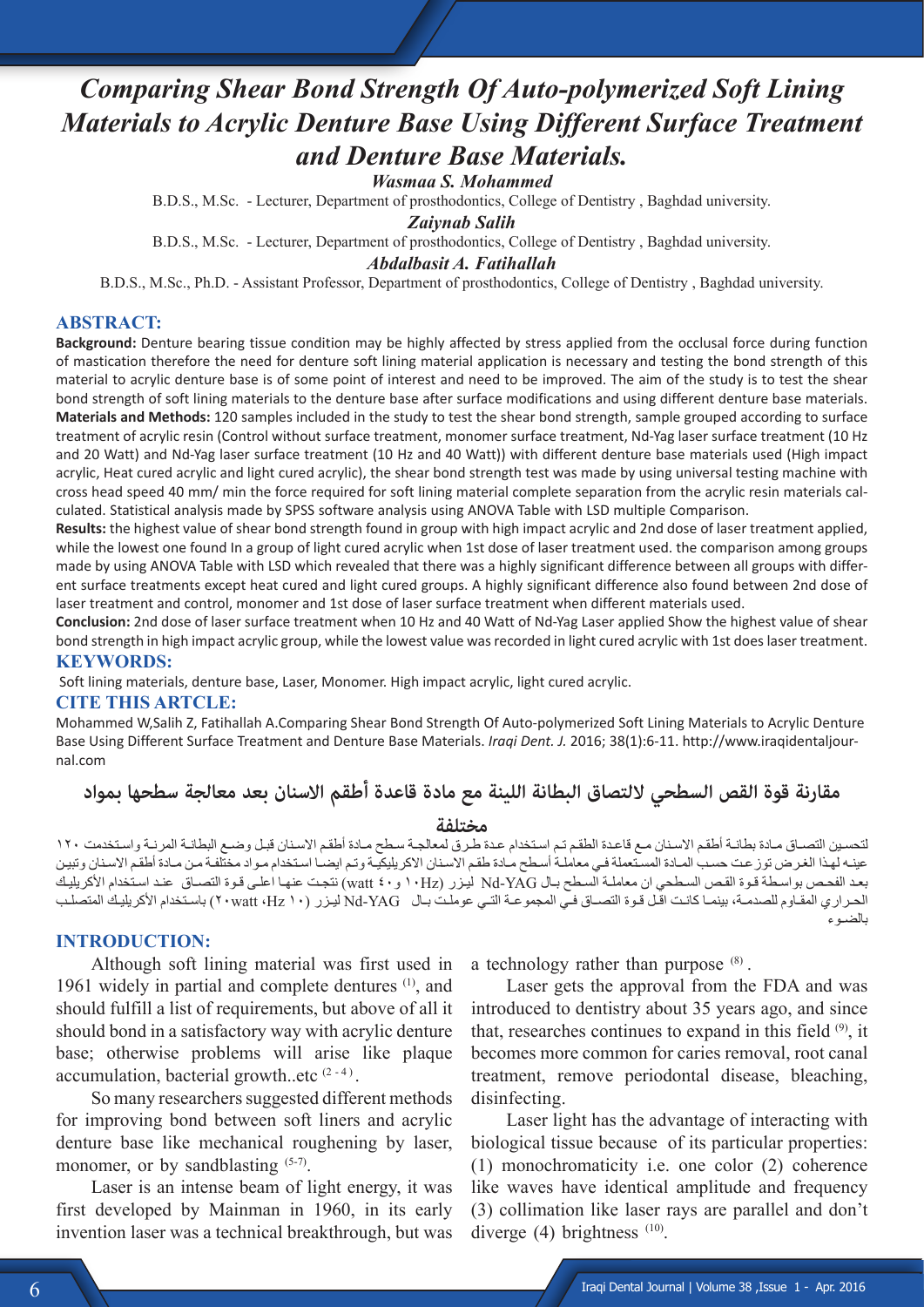There are many types of lasers such as ruby laser, He-Ne laser, Nd-YAG laser, Co2 laser, and Er-YAG laser, in this study Nd-YAG laser used, it was first used in 1990, and it is near the infrared wavelength of 1064 nm. It works on contact and non-contact way, which both can be used depending on performed procedure <sup>(11)</sup>.

Because laser have the capacity to alter surface of material in a relatively easy and safe way  $(12)$ , it can be used to increase bonding between materials and make benefit to solve the drawback of soft liner and denture base.

The use of laser in these studies are still limited so the present study try to make a comparison between monomer and laser application using different denture base materials and find out what will come with best result to overcome the dilemma of soft liner detachment from acrylic denture base.

# **MATERIALS AND METHODS:**

# **Sample Grouping:**

120 samples were constructed, divided according to materials' used: (high impact/ Vertex), (heat cure, Triplex) and (light cure, Vertex LC), each group was further subdivided according to surface treatments; so that the total number of groups included in the study were twelve groups and they were summarized as follows:

a.Control without surface treatments (Heat Cured

Acrylic)

- b.Control without surface treatments (High impact Acrylic)
- c.Control without surface treatments (Light Cured Acrylic)
- d. Monomer surface treatment (Heat Cured Acrylic)
- e. Monomer surface treatment (High impact Acrylic)
- f.Monomer surface treatment (Light Cured Acrylic)
- g.Laser surface treatment 10 Hz 20 Watt (Heat Cured Acrylic)
- h.Laser surface treatment 10 Hz 20 Watt (High impact Acrylic)
- i.Laser surface treatment 10 Hz 20 Watt (Light Cured Acrylic)
- j.Laser surface treatment 10 Hz 40 Watt (Heat Cured Acrylic)
- k.Laser surface treatment 10 Hz 40 Watt (High impact Acrylic)
- l.Laser surface treatment 10 Hz 40 Watt (Light Cured Acrylic)

# **Sample preparation:**

# **High impact and heat cured acrylic samples:-**

A metal mold used for shear bond strength sample construction, it measured (75mm, 25mm, 5mm) length, width and height respectively, with 3mm depth and handle thickness of 13mm (13) to have a maximum clamping of samples with instron machine (Fig. 1).



#### **Fig. 1. Shear Bond Strength Specimen.**

The samples constructions for high impact acrylic denture base materials were done by mixing of powder and liquid according to manufacturer's instruction (P/L ratio 21g/10ml) then a layer of separating media applied to the stone mold made from the metal templates and the dough acrylic mixture adapted to the stone mold, cured in water bath at 70 °C for 90 minutes, followed by 100 °C for 30 min. according to manufacturer's instructions, then allowed for bench cooling. The same procedure undertaken for heat cured except curing cycle which run under 70 °C for half an hour followed by 100 °C for one hour according to manufacturer's instructions. **Light cure samples:**

The material was packed in stone mold after application of separating media, pressed with fingers, then cured by light curing unit (Vertex Ecoligth box/ Holland) initially for 5 min and removed from the mold and cured again for 5 min. The excess materials removed with sharp wax knife before curing.

# **Surface treatment:**

- a.Monomer Surface treatment: Samples were swabbed with a cotton dipped in monomer for 180 sec before soft liner application.
- b.Laser surface treatment: Nd-Yag laser was used to treat the surface of the acrylic which will bond to soft liner materials, the wavelength fixed to (1064 nm), and the frequency fixed to 10 Hz., while the power set to 20 and to 40 watt. The surface of the acrylic block divided into four lines, the distance between line and the other fixed to 6.35 mm, each line divided into five parts equally and the laser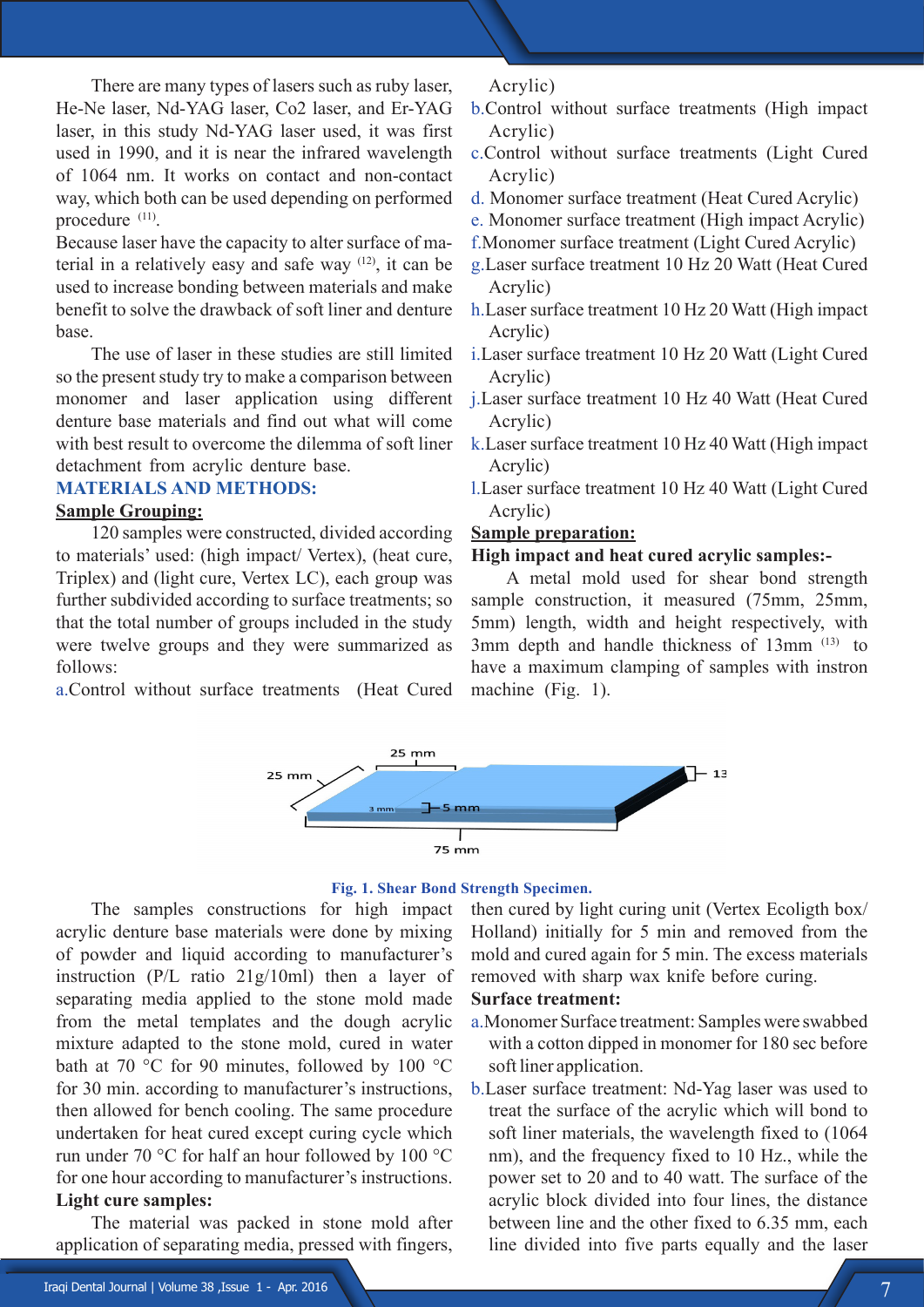strokes applied to these five points on each line, so that the total strokes applied to each specimen will be 20 strokes. The exposure time for each point will be set to 4 sec. The distance between the head of the laser device and the surface of the specimen fixed to 12 mm by using plastic cable tie <sup>(16)</sup>.

# **Application of soft liner material to the samples:**

The soft lining material (mollosil/ chair side / Germany) was applied in the space between the two blocks of shear bond strength, one over the other in a space dimension of 25mm, 25mm, 3mm (length, width and depth respectively); the reline material mixture applied by using spatula, the excess material was removed by sharp wax knife then samples placed under 200 g of load until complete set of material.

# **Testing the samples:**

Testing was done by using Instron testing machine, the cross head speed 40 mm/ min. and the soft lining material was separated from the acrylic plates (18) . The force required for this separation was calculated, the shear bond strength value of each sample was calculated by applying the following equation:

Shear Bond strength= $F(N)/A$  (mm<sup>2</sup>)<sup>(19)</sup>.

F=force of failure (N).

 $A=$  surface area of cross section (mm<sup>2</sup>).

The data was analyzed by SPSS v. 21 statistical analysis software using ANOVA Table with LSD multiple comparison test.

# **RESULTS**

As shown in Table 1, the highest mean of shear bond strength found in the group of high impact acrylic and when 2nd dose of laser surface treatment applied, while the lowest value found in the group of light cured when 1<sup>st</sup> dose of laser surface treatment applied.

|                    | $\overline{N}$ | <b>Control</b>                       |       | <b>Monomer Surface</b><br><b>Treatment</b> |       | 1st Dose of Laser<br><b>Treatment</b> |       | $2nd$ Dose of Laser<br><i>treatment</i> |           |
|--------------------|----------------|--------------------------------------|-------|--------------------------------------------|-------|---------------------------------------|-------|-----------------------------------------|-----------|
|                    |                | <b>Mean</b> $(N/$<br>mm <sup>2</sup> | SD    | <b>Mean</b><br>$(N/mm^2)$                  | SD    | <b>Mean</b><br>$(N/mm^2)$             | SD    | <b>Mean</b><br>$(N/mm^2)$               | <b>SD</b> |
| <b>Heat Cured</b>  | 10             | 0.747                                | 0.029 | 0.756                                      | 0.018 | 0.746                                 | 0.037 | 0.838                                   | 0.023     |
| <b>High impact</b> | 10             | 0.863                                | 0.024 | 0.840                                      | 0.041 | 0.849                                 | 0.032 | 0.921                                   | 0.015     |
| <b>Light Cured</b> | 10             | 0.745                                | 0.036 | 0.765                                      | 0.012 | 0.740                                 | 0.037 | 0.856                                   | 0.019     |

**Table 1: Descriptive Statistics for all groups.**

Inferential statistical analysis done by using ANOVA Table with LSD to compare both materials used in the study and different surface treatment of these materials, the results revealed that when comparing materials used in the study there is highly significance among all groups except when comparing heat cured and light cured materials using different surface treatments as shown in Table 2 and 3.

When comparing surface treatment of different materials used in the study, the results show that there are highly significant difference between Control group and  $2<sup>nd</sup>$  dose, Monomer and  $2<sup>nd</sup>$  dose, and 1st dose and 2nd dose of laser surface treatment, while other groups comparisons show no significant differences as shown in table 4 and 5.

**Table 2: ANOVA Table comparison for groups categorized according to method used for surface treatments.**

|                                                 |                       | <b>Sum of Squares</b> | df             | <b>Mean Square</b> | $\bm{F}$ | Sig. |
|-------------------------------------------------|-----------------------|-----------------------|----------------|--------------------|----------|------|
|                                                 | <b>Between Groups</b> | 0.091                 | $\overline{2}$ | 0.045              |          |      |
| <b>Control (Without Sur-</b><br>face Treatment) | <b>Within Groups</b>  | 0.025                 | 27             | 0.001              | 49.234   | H.S. |
|                                                 | <b>Total</b>          | 0.116                 | 29             |                    |          |      |
|                                                 | <b>Between Groups</b> | 0.042                 | $\overline{2}$ | 0.021              |          |      |
| <b>Monomer Surface</b><br><b>Treatment</b>      | <b>Within Groups</b>  | 0.020                 | 27             | 0.001              | 28.379   | H.S. |
|                                                 | <b>Total</b>          | 0.062                 | 29             |                    |          |      |
| 1 <sup>st</sup> Dose of Laser Treat-            | <b>Between Groups</b> | 0.074                 | $\overline{2}$ | 0.037              | 28.857   | H.S. |
| ment                                            | <b>Within Groups</b>  | 0.035                 | 27             | 0.001              |          |      |
|                                                 | <b>Total</b>          | 0.109                 | 29             |                    |          |      |
|                                                 | <b>Between Groups</b> | 0.038                 | $\overline{2}$ | 0.019              |          |      |
| 2 <sup>nd</sup> Dose of Laser treat-<br>ment    | <b>Within Groups</b>  | 0.011                 | 27             | 0.000              | 47.732   | H.S. |
|                                                 | <b>Total</b>          | 0.049                 | 29             |                    |          |      |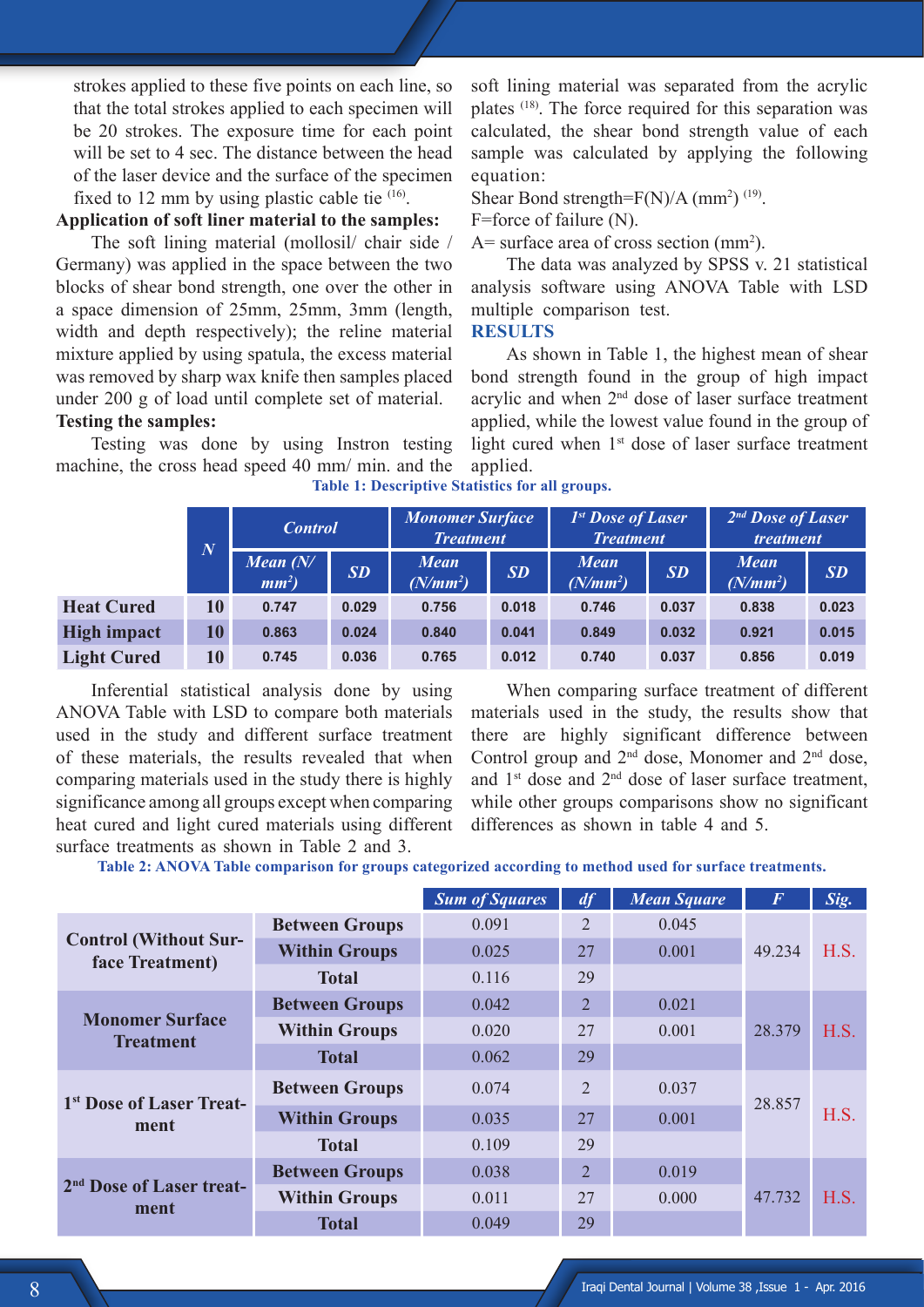**Table 3: Multiple comparison Post hoc LSD test according to method used for surface treatments.**

|                                           | <b>Control</b>                              |       | <b>Monomer</b>                           |      | $Ist$ <i>Dose</i>                           |       | $2nd$ Dose                          |      |
|-------------------------------------------|---------------------------------------------|-------|------------------------------------------|------|---------------------------------------------|-------|-------------------------------------|------|
|                                           | <b>Mean</b><br><b>Difference</b><br>$(I-J)$ | Sig.  | <b>Mean Dif-</b><br><i>ference</i> (I-J) | Sig. | <b>Mean</b><br><b>Difference</b><br>$(I-J)$ | Sig.  | <b>Mean Dif-</b><br>ference $(I-J)$ | Sig. |
| <b>High impact-Heat</b><br><b>Cured</b>   | 0.1158                                      | H.S.  | 0.0838                                   | H.S. | 0.1023                                      | H.S.  | 0.0829                              | H.S. |
| <b>High Impact-Light</b><br><b>Cured</b>  | 0.1175                                      | H.S.  | 0.0744                                   | H.S. | 0.1086                                      | H.S.  | 0.0651                              | H.S. |
| <b>Heat Cured – Light</b><br><b>Cured</b> | 0.0017                                      | 0.901 | $-0.0094$                                | .447 | 0.0063                                      | 0.698 | $-0.0178$                           | .057 |

### **Table 4: ANOVA Table comparison for groups categorized according to material used**

|                    |                       | <b>Sum of</b><br><b>Squares</b> | df                                              | <b>Mean</b><br><b>Square</b> | $\overline{F}$ | Sig.                 |
|--------------------|-----------------------|---------------------------------|-------------------------------------------------|------------------------------|----------------|----------------------|
|                    | <b>Between Groups</b> | 0.040                           | 3                                               | 0.013                        |                | H.S.<br>H.S.<br>H.S. |
| <b>High Impact</b> | <b>Within Groups</b>  | 0.033                           | 36                                              | 0.001                        | 14.685         |                      |
|                    | <b>Total</b>          | 0.073                           | 39<br>3<br>0.020<br>36<br>0.001<br>24.973<br>39 |                              |                |                      |
| <b>Heat Cured</b>  | <b>Between Groups</b> | 0.059                           |                                                 |                              |                |                      |
|                    | <b>Within Groups</b>  | 0.028                           |                                                 |                              |                |                      |
|                    | <b>Total</b>          | 0.088                           |                                                 |                              |                |                      |
|                    | <b>Between Groups</b> | 0.087                           | 3                                               | 0.029                        |                |                      |
| <b>Light Cured</b> | <b>Within Groups</b>  | 0.029                           | 36                                              | 0.001                        | 35.903         |                      |
|                    | <b>Total</b>          | 0.117                           | 39                                              |                              |                |                      |

### **Table 5: Multiple comparison Post hoc LSD test according to material included in the study**

|                                            | <b>High Impact</b>                  |       | <b>Heat Cured</b>                           |       | <b>Light Cured</b>                          |       |
|--------------------------------------------|-------------------------------------|-------|---------------------------------------------|-------|---------------------------------------------|-------|
|                                            | <b>Mean Dif-</b><br>ference $(I-J)$ | Sig.  | <b>Mean</b><br><b>Difference</b><br>$(I-J)$ | Sig.  | <b>Mean</b><br><b>Difference</b><br>$(I-J)$ | Sig.  |
| <b>Control-Monomer</b>                     | 0.0232                              | 0.094 | $-0.0199$                                   | 0.127 | $-0.008$                                    | 0.488 |
| <b>Control=</b> $1st$ Dose                 | 0.0142                              | 0.300 | 0.0053                                      | 0.680 | 0.0007                                      | 0.956 |
| <b>Control-2<sup>nd</sup> Dose</b>         | $-0.0582$                           | H.S.  | $-0.1106$                                   | H.S.  | $-0.0911$                                   | H.S.  |
| <b>Monomer- 1st Dose</b>                   | $-0.009$                            | 0.509 | 0.0252                                      | 0.056 | 0.0095                                      | 0.455 |
| Monomer- 2 <sup>nd</sup> Dose              | $-0.0814$                           | H.S.  | $-0.0907$                                   | H.S.  | $-0.0823$                                   | H.S.  |
| 1 <sup>st</sup> Dose- 2 <sup>nd</sup> Dose | $-0.0724$                           | H.S.  | $-0.1159$                                   | H.S.  | $-0.0918$                                   | H.S.  |

### **DISCUSSION**

An appropriate bond between denture base and soft lining material is a required demand, but unfortunately, all materials available are considered temporary compared to hard denture base, because it is associated with low physical and mechanical properties, it leads to bacterial and fungal aggregation, and poor bond to denture base material <sup>(20)</sup>.

Many researchers have been studied different methods and test to increase this bond, but there

was a controversy about the effectiveness of surface treatment like monomer application, acetone, laser, aluminum oxide, making holes through acrylic, etc.… (2,3,12) , and the majority agreed with the fact that treating surface with abraded particles will decrease the bond  $(21)$ .

Fowler  $(22)$  and Cantor et al  $(23)$  pointed out that, tensile failure was not only due to tensile forces but also caused by shear forces occurred because of the high Poisson's ratio of silicone soft liner. So that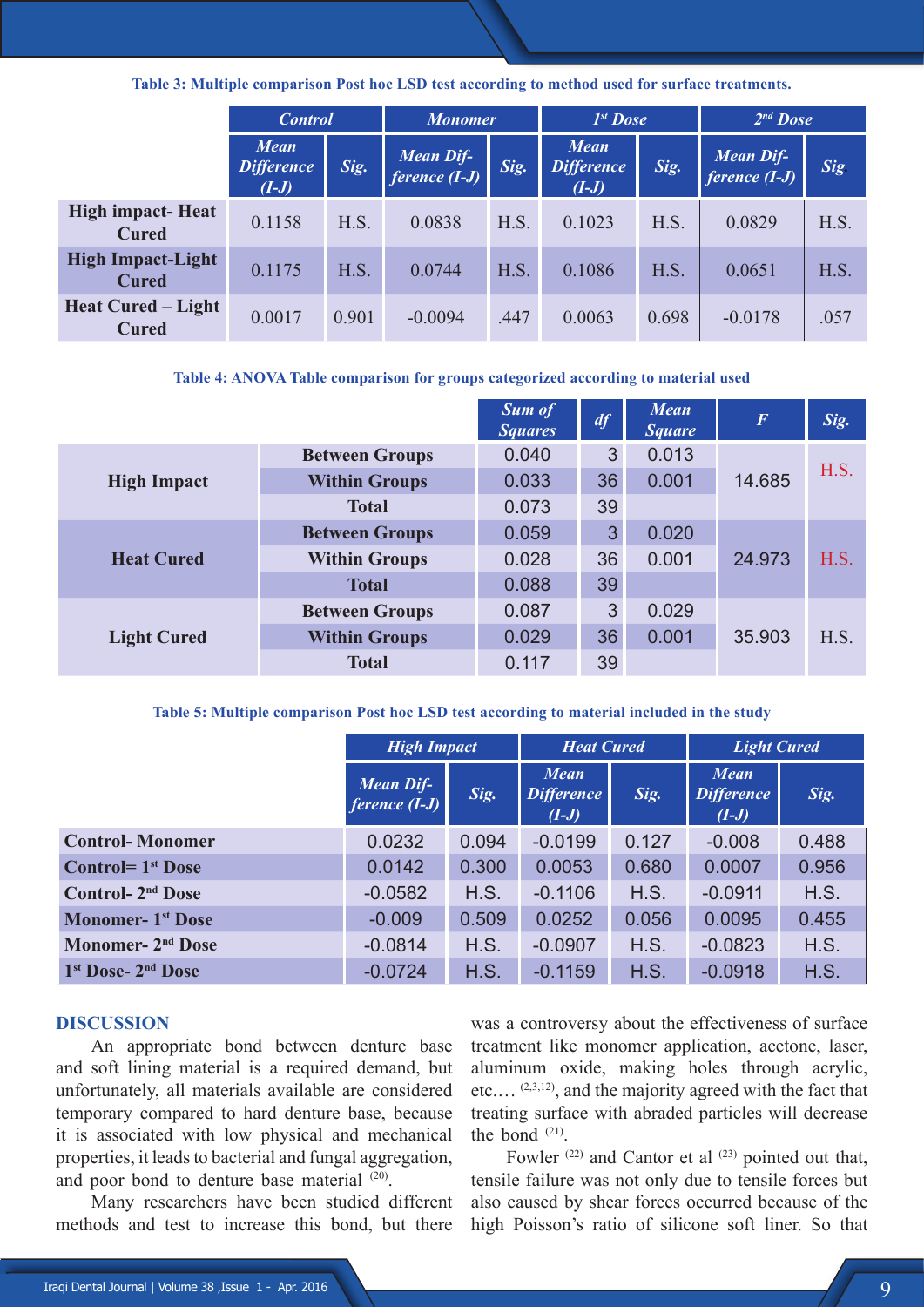testing the soft liner using shear bond test is believed to be a useful way to measure bond strength because of close simulation to clinical situations (24) .

There is a limited published papers studied the effect of laser on shear bond strength of different denture base and soft lining material; this study compare the effect of laser and monomer on three different types of denture base to improve bond with soft lining material.

The present study showed that the highest mean value of shear bond strength was for high impact denture base acrylic material when compared to heat cured and light cured denture base acrylic materials, this significant difference could be explained due to the fast raising in temperature during curing as a short curing cycle used, causing the production of many new radicals leading to more growing polymer chain, and more branching and cross linking (25) .

In this study, the effects of surface treatment with monomer on shear bond strength between soft liner and both heat cured and light cured acrylic were not significant despite the mean differences found, this is in agreement with Memarian and Shayestehmajd (26) who found that MMA alter the surface morphology without improving the shear bond strength, while the results disagree with Kulkarni and Parkhedkar<sup>(21)</sup> and with Sarac et al  $(27)$  who found that surface treatment of acrylic denture base with monomer increase the bond to soft lining material, this disagreements may be due to the differences in methodology of surface treatment used and materials.

The altering of surface material when exposed to laser energy is due to ablation which is removing of surface material because of energy absorption, and since the material exposed in this study is polymer so a photochemical ablation took place creating ablated regions, carrying away liquid and solid clusters of material substrate <sup>(28)</sup>.

Regarding surface treatment with Nd-Yag laser, the second dose of laser had the highest mean value compared to first dose; this may be due to the different absorption capacity of resin material <sup>(29)</sup>. Also Suke et al (30) explain a chemical change may occur on acrylic surface when exposed to laser energy which cause shortening of chain length then increasing the chain cross linking, and this is believed to ameliorate the bond between denture base material and soft lining material.

Laser energy cause more irregularities than methyl methacrylate monomer, this explains the high significant values compared to monomer and control groups; the rough surface creates a larger contact area in denture base and improve the micromechanical interlocking <sup>(31)</sup> this will affect the bond strength of denture base with soft liner in a good way  $(32)$ . this comes in agreement with Jacobson et al <sup>(33)</sup> who stated that soft lining material has the ability to penetrate to denture base irregularities which improve the adhesion, it also agrees with Al-Noori and Al-Kateb (34) who found that laser treatment is superior to monomer.

Although it is an in vitro study and does not mimic the in vivo conditions but still can give a possible estimation of clinical outcome.

### **REFERENCES:**

- 1. Harrison A. Temporary soft lining material. British Dent J 1981; 151:419-422.
- 2. Thomas J, Emmer Jr, Emmer TJ, et al. Bond strength of permanent soft denture liners bonded to the denture base. J Prosth Dent 1995;74:595-601.
- 3. Abdulsahib AJ. Evaluation of the tensile bond strengths of heat cure acrylic and valplast with silicone self cure soft liner. J Bagh College Dentistry 2012; 24(2): 5-9.
- 4. Roula W, Noor F, Hussam M. Effect of surface treatment on tensile bond strength between soft liner and acrylic denture base and the effect of Peppsi solution on this bond with and without surface treatment. J Bagh College Dentistry 2011; 23(2): 17-21.
- 5. Gopal KV, Josyula B, Reddy NR, et al. Comparison and evaluation of tensile bond strength of two soft liners to the denture base resin with different surface texture: An in vitro study. J NTR Univ Health Sci 2014; 3(2): 102-106.
- 6. Hristov I, Pavlov B, Ivanova D, et al. A comparative study on the bonding strength between the denture base and the relining materials. J of IMAB 2006;12(2):28-29.
- 7. Akin H, Tugut F, Mutaf B, et al. Investigation of bonding properties of denture bases to silicone-based soft denture liner immersed in isobutyl methacrylate and 2-hydroxyethyl methacrylate. J Adv Prosthodont 2014;6:121-5.
- 8. Misuriya A, Gupta M. A comparative evaluation of shear bond strength of the fifth-generation bonding agent treated with neodymium‑doped yttrium aluminum garnet laser before and after polymerization: An in vitro study .Journal of Dental Lasers 2014 ;8(2):40-43.
- 9. Viraparia P, White JM, Vaderhobli RM. In: CO2 Laser Optimisation and Application, (D.C. Dumitras, editor) InTech, Rijeka (Croatia)-New York-Shanghai (2012)
- 10. Use of Lasers in Dentistry. AAE Position Statement on Use Lasers in Dentistry 2012 www.aae.org/guidelines.
- 11. A Brief History of Lasers. kigre.com/files/historylasers.pdf , p1-8.
- 12. Malkoç MA, Demir N, Ögreten AT, et al. Effect of new laser type on shear bond strength of acrylic teeth to denture base. J Res Dent 2015;3(1):26-30.
- 13. Al- Azzawi RW. Evaluation of Some Properties of Three Types of Denture Reline Materials with Miconazole (Antifungal agent) Preparation. A thesis College of Dentistry at the University of Baghdad .2007
- 14. Barbosa DB, Monterio DR, Barao VA, et al. Effect of monomer treatment and polymerization methods on the bond strength of resin teeth to denture base material. J